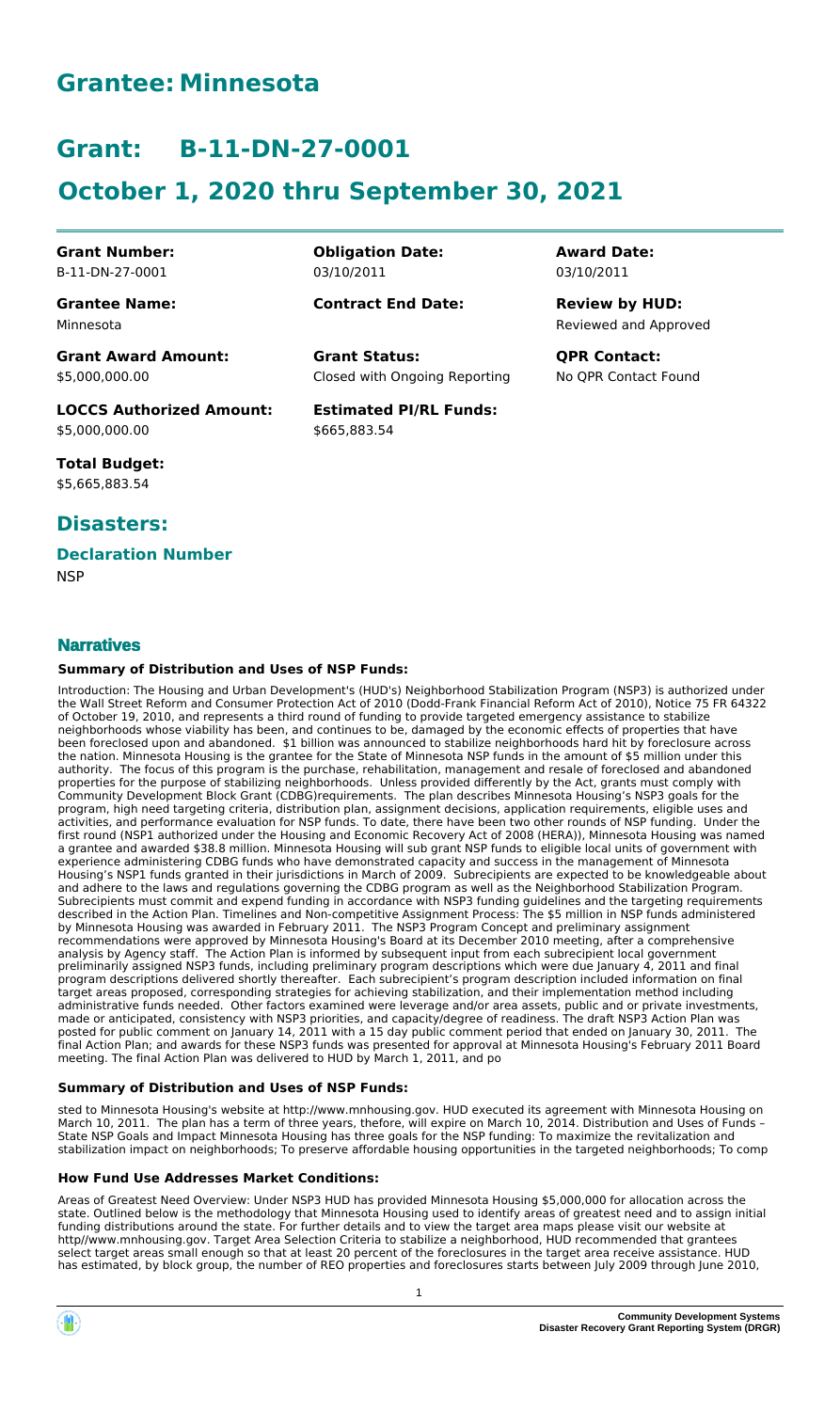and the number of properties that need assistance to have a stabilizing impact. Together, Minnesota Housing and entitlement communities have been allocated \$12 million total for NSP3. Minnesota Housing based initial analysis on the assumption that each property will receive \$50,000 in assistance that will stay in the property after the sale to a homeowner. With that assumption, Minnesota Housing and entitlement communities determined they will be able to assist approximately 224 foreclosed properties (90 properties with funding from Minnesota Housing). If these 224 properties are to account for 20 percent of the foreclosed properties in target areas, Minnesota Housing needed to narrow the target areas so that they include no more than 1,120 foreclosed properties. Given that Minnesota Housing only received \$5 million of funding, Minnesota Housing first identified seven local communities that met the agency's selection criteria and then worked with the potential awardees to identify very narrow target areas, encompassing one to five block groups. After further guidance from HUD that impact must be achieved with initial investment dollars and not with program income recycling, the target areas and estimated total number of units Minnesota Housing will be able to assist, will be less than 90, and are currently estimated with this action plan at 74. This estimate accommodates the differences of value gap needs by neighborhoods. See below in the order stated here the NSP Need Score, the Total Estimated Units to Achieve Impact, and the Proposed Unit Count by subrecipient: City of Big Lake: 17, 15, 18 City of Minneapolis: 20, 8, 12 City of Saint Paul: 20, 6, 9 Dakota County: 18, 3, 4 Hennepin County: 19.8, 16, 19 Ramsey County: 17, 8, 12 For All Areas the NSP Need Score Average is 18.3; the total number of units to achieve impact equaled 60; the proposed unit count for the plan is 74. Minnesota Housing used five criteria to select areas for potential funding. To be targeted for funding, census tracts had to meet each of the following criteria: Primary Requirements: Previous recipient of NSP-1 funds (City or County). Significant foreclosure impact. HUD provides a foreclosure need score for each census tract in the state and the census tract is ranked on a score from 1 to 20, with 20 being the highest. All target areas foreclosure score of 17 or higher. In addition to considering the HUD score, Minnesota Housing narrowed the foreclosure impact areas to those that either have a high foreclosure score based on internal analysis of LPS Applied Analytics foreclosure data (one of the country's primary sources of loan performance data) OR areas that were previously targeted areas in NSP1. Local Market Priorities Access to trans

#### **How Fund Use Addresses Market Conditions:**

it OR Access to jobs. Census tracts within close proximity to jobs or transit were selected. Moderate to high rates of rental. HUD noted a preference towards rental housing in NSP3. Census tracts with rental rates at the 25th percentile or above for their region, were targeted. The regions for analysis include: the core cities of Minneapolis and Saint Paul, suburban seven

#### **Ensuring Continued Affordability:**

Subrecipients will be required to include in their loan documents the affordability requirements of 24 CFR §92.252(a), (c), (e) and (f), and §92.254. Affordability requirements for rental properties will be specified in the loan and/or mortgage documents, and a deed restriction or covenant similar to the HOME program. Mortgages and deed restrictions or covenants will be recorded against the property and become part of the public record.

Affordability of owner-occupied housing will be enforced by either recapture or resale restrictions. Each subrecipient will design its own recapture or resale provisions, which will be applied uniformly within their program. NSP may fund rehabilitation of units that are being purchased by individuals, or are being rehabilitated by a legal entity that will sell the property to a homebuyer. Although NSP may not always finance both the purchase and rehabilitation, Minnesota Housing will consider these activities to fall under the affordability requirements of §92.254(a) "Acquisition with or without rehabilitation." To meet the requirements of the NSP statute and Notice, rehabilitation funding must be provided simultaneously with the purchase financing. Subrecipients were required to describe any continuing affordability restrictions that they may impose beyond the minimum required by Minnesota Housing.

Forms implementing continued affordability must be reviewed by Minnesota Housing before being used.

#### **Housing Rehabilitation/New Construction Standards:**

ot include changes to structural elements such as flooring systems, columns, or load bearing interior or exterior walls) or new construction of residential buildings up to three stories must be designed to meet the standard for Energy Star Qualified New Homes. Multifamily Housing: Gut rehabilitation or new construction of mid or high rise multifamily housing must be designed to meet American Society of Heating, Refrigerating, and Air-Conditioning Engineers (ASHRAE) Standard 90.1-2004, appendix

#### **Definition of Blighted Structure:**

Blighted structure is one which, by reason of dilapidation, obsolescence, overcrowding, faulty arrangement or design, lack of ventilation, light, and sanitary facilities, excessive land coverage, deleterious land use, or obsolete layout, or any combination of these or other factors, is detrimental to the safety, health, morals, or welfare of the community. Subrecipients may use either the local jurisdiction's definition of "blighted structure" or Minnesota Housing's definition. Listed below is the definition they will use: 1) Ramsey will use Minnesota Housing's definition 2) St. Paul will use their definition: A structure is blighted when it exhibits signs of deterioration sufficient to constitute a threat to human health, safety, and public welfare, or has serious structural deficiencies and the cost to rehabilitate to property standards will exceed 50% of the appraised value after rehabilitation. "Blighted Structure" is not defined in local codes, but this definition is consistent with the definition of a "dangerous structure" found in local code. 3) Hennepin will use Minnesota Housing's definition 4) Dakota will use Minnesota Housing's definition 5) Big Lake will use Minnesota Housing's definition 6) Minneapolis will use their definition– Blighted structure is defined by the City of Minneapolis code or Ordinances Chapter 249 standards for nuisance. 249.30 – "Nuisance condition defined; waiver of waiting period. (a) A building within the city shall be deemed a nuisance condition if: 1) It is vacant and unoccupied for the purpose for which it was erected and for which purpose a certificate of occupancy may have been issued, and the building has remained substantially in such condition for a period of at least six (6) months; or 2) The building is unfit for occupancy as it fails to meet the minimum standards set out by city ordinances before a certificate of code compliance could be granted, or is unfit for human habitation because it fails to meet the minimum standards set out in the Minneapolis housing maintenance code, or the doors, windows and other openings into the building are boarded up or otherwise secured by a means other than the conventional methods used in the original construction and design of the building, and the building has remained substantially in such condition for a period of at least sixty (60) days; or (3) Evidence, including but not limited to neighborhood impact statements, clearly demonstrates that the values of neighborhood properties have diminished as a result of deterioration of the subject building; or (4) Evidence, including but not limited to rehab assessments completed by the department of Community Planning and Economic Development (CPED), clearly demonstrates that the cost of rehabilitation is not justified when compared to the after rehabilitation resale value of the building. (b) When it is determined by the director of inspections or the city fire marshal that a building constitutes an immediate hazard to the public health and safety, and after approval by the city council, the sixty-day waiting period set out in this section may be waived and the othe

#### **Definition of Blighted Structure:**

r procedures, as set out in this chapter, may be implemented immediately.(c) Notwithstanding the foregoing provisions, accessory buildings such as garages, barns and other similar structures, not intended to be used for human habitation, shall be deemed to constitute a nuisance condition when such buildings are in violation of section 244.1560 of the housing maintenance code which regulates non-dwelling structures or when such accessory buildings are structurally unsound in the opin

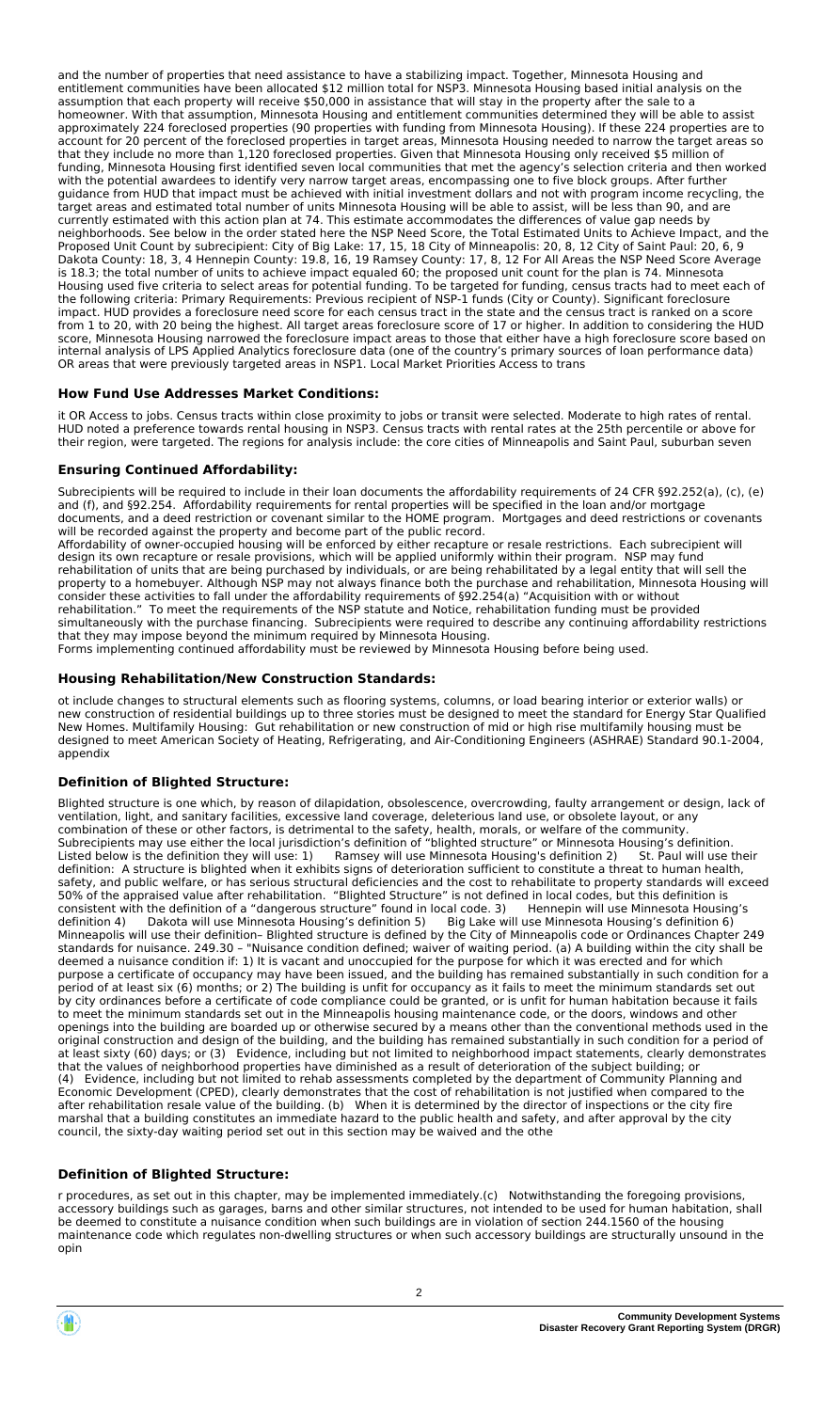#### **Definition of Affordable Rents:**

Minnesota Housing will adopt the definition of affordable rents that is contained in 24 CFR §92.252(a), minus utility allowances where tenants pay utilities. Rents are the cost of occupancy and utilities. If rent includes the cost of utilities then the owner may charge the maximum rent. If the tenant pays the utilities, the owner may only charge rent that does not exceed the maximum minus the amount of the "utility allowance." This definition is consistent with the continued affordability requirements of the same section that Minnesota Housing will adopt for the NSP program.

#### **Housing Rehabilitation/New Construction Standards:**

Assessment: In addition to property assessment standards already required by local, state, and federal regulations, properties shall also be assessed for the following: (Results of all assessment activities shall be disclosed to the purchaser prior to sale.) 1) Any visible mold or water infiltration issues, 2) Compliance with smoke detectors, carbon monoxide detection, and GFCI receptacle protection as noted below in Required Rehabilitation Activities, 3) Remaining life expectancy of major building components such as roof, siding, windows, mechanical systems and electrical systems, as well as any immediate cosmetic improvements necessary in order to sell or rent the residential property. Building Codes and Local Housing Standards: NSP-assisted housing that is rehabilitated must be rehabilitated in accordance with the State Building, Electrical, and Plumbing Codes. Upon completion, the housing must be in compliance with local housing standards. If local housing standards do not exist, the housing must meet the minimum housing quality standards (HQS) of 24 CFR 982.401. Where local housing standards exist, subrecipients must identify the standards that will apply to their projects and provide a copy to Minnesota Housing. As projects are rehabilitated, the subrecipients must document how each project meets the local standard, or HQS if there is no local standard, for Minnesota Housing's monitoring review. Subrecipients must identify in their program descriptions whether they will permit individuals purchasing homes for their own occupancy to conduct or contract for rehabilitation, the date by which such homebuyer rehabilitation must be completed, how the subrecipient will monitor progress of the rehabilitation, and the remedies the subrecipient will take if rehabilitation is not completed by the deadline. Required Rehabilitation Activities: In addition to remediation of any deficiencies resulting from property assessment required by local, state, and federal regulations, rehabilitation activities shall include the following: 1) Mold and/or water infiltration mitigation, if mold or water infiltration is observed during the assessment. Any moldy materials that cannot be properly cleaned must be removed. 2) Installation of U.L. approved smoke detection in all locations as required for new construction. At least one smoke detector must be hardwired (preferably located near sleeping rooms). 3) Installation of GFCI receptacle protection in locations as required for new construction. 4)Installation of carbon monoxide detection equipment in accordance with the 2006 state legislation. 5) Application of relevant Green Communities Criteria with the Minnesota Overlay to any building component that is modified or altered during a financed activity; including selecting EnergyStar qualified products. 6) Water efficient toilets, showers, and faucets, such as those with the Water Sense label, must be installed. 7) Where relevant, the housing should be improved to mitigate the impact of disasters (e.g., earthquake, hurricane, flooding, and fires). 8) Rehabilitation or stabilization of hazardous materials such as lead-based paint and asbestos must be in accordance with applicable Federal, State, and Local laws, regulations, and ordinances. Gut Rehabilitation and New Construction: All gut rehabilitation (i.e. general replacement of the interior of a building that may or may n

#### **Grantee Contact Information:**

Minnesota Housing Finance Agency is the state's responsible organization. Address: 400 Wabasha Street North, Suite 400; St. Paul, MN 55102 Agency Contact: Abigail Behl; Work address: 400 Wabasha Street North, Suite 400; St. Paul, MN 55102 Work phone (651) 296-8276; abigail.behl@state.mn.us

#### **Vicinity Hiring:**

Subrecipients shall, to the maximum extent feasible, provide for the hiring of employees who reside in the vicinity or contract with small businesses that are owned and operated by persons residing in the vicinity of projects funded with NSP3. Vicinity is defined as each NSP3 target area. The following are suggested procedures. 1) Outreach to workforce services, commercial associations, local churches, civic clubs, and other agencies/organizations; 2) Identify business phone numbers, search zip code lists; 2) Develop email distributions or mailers; 3) Utilize employment agencies; 4) Develop documents such as flyers, program sheets, and other general materials that provide additional information to community members; 5) Citizen participation process.

If subrecipients are unable to develop hiring or business opportunities to residents in the vicinity of the project, they must encourage employment of Section 3 residents and Section 3 businesses.

Big Lake Vicinity Hiring Plan; procedures include: The City will work with its Partners to create a local vicinity hiring plan and outreach process. Information will be made available to the MN Workforce Center office(s) indicating the NSP3 objectives and skill sets required. Local businesses, church leaders and public officials at schools etc., will be notified and involved in the efforts to utilize local residents in the NSP3 target area.

Below you may view the procedures to be incorporated by each subrecipient.

 Minneapolis Vicinity Hiring Plan; procedures include: City of Minneapolis' outreach, engagement, and guide to assist residents in completing necessary State and local qualification requirements for construction work; developer outreach and engagement to hire residents in the neighborhoods and blocks they are working in; collaboration with Summit Academy OIC, Dunwoody and Minneapolis Community College construction training programs serving residents in impacted areas; collaboration with neighborhood groups to connect with neighborhood residents, including block parties.

St. Paul Vicinity Hiring; procedures include: The City of Saint Paul vicinity hiring can be coordinated in conjunction with Saint Paul's Section 3 Action Plan. Specific actions may include: advertising contracting opportunities via the City's website that will provide general information about the project and where to obtain additional information; contacting business assistance agencies and community organizations to inform them of contracting opportunities and requesting assistance in identifying vicinity businesses which may solicit bids or proposals for contracts for work; create and maintain a list of vicinity businesses; coordinate pre-bid meetings at which vicinity businesses may be informed of upcoming contracting and subcontracting opportunities; and advertising contracting opportunities through local (neighborhood level) media. Dakota Vicinity Hiring Plan; procedures include: Provide project information in the county's newsletter; contact local business associations or other similar groups about the program; provide hiring information into rehab bidding documents; distribute contact information directly to households within the target area. Hennepin Vi

#### **Vicinity Hiring:**

cinity Hiring Plan; procedures include: Provide community outreach via city newsletters, etc; Advertise, identify and select qualified developers from inside the target area, when possible; require developers to identify and solicit bids from qualified contractors from the target area, when possible; require contractors to hire qualified job applicants from

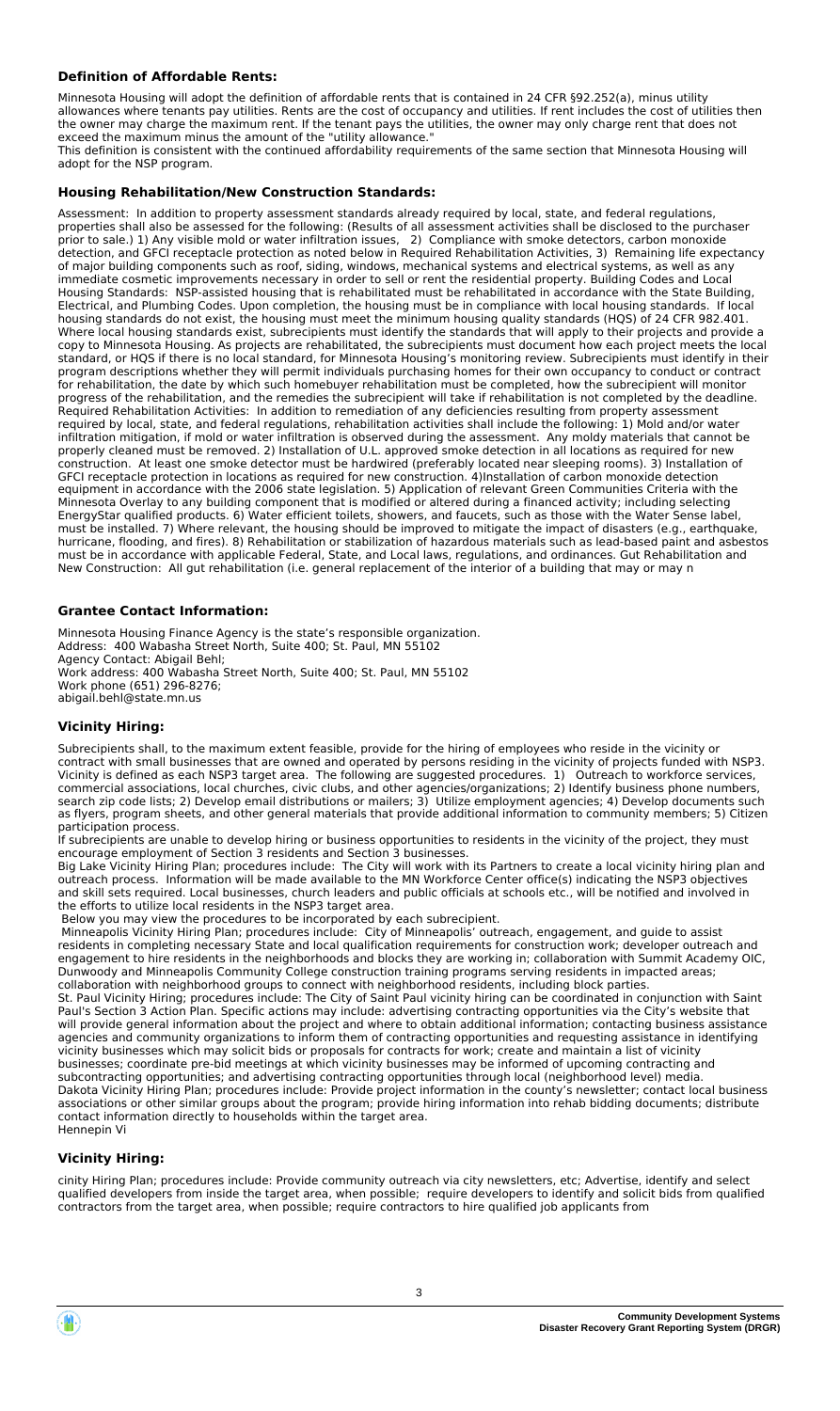#### **Procedures for Preferences for Affordable Rental Dev.:**

Census tracts with rental rates at the 25th percentile or above were targeted to ensure Minnesota Housing incorporated in order to give a preference to the development of affordable rental housing. In addition, target areas were limited to areas whose market is neither too "hot" nor too "cold", but rather are moderate to slow, in order to concentrate on areas where intervention is likely to have an impact. The final target areas were examined for alignment with subrecipients corresponding stabilization plan.

| <b>Overall</b>                                     | <b>This Report Period</b> | <b>To Date</b> |
|----------------------------------------------------|---------------------------|----------------|
| <b>Total Projected Budget from All Sources</b>     | \$0.00                    | \$5,665,883.54 |
| <b>Total Budget</b>                                | \$0.00                    | \$5,665,883.54 |
| <b>Total Obligated</b>                             | \$0.00                    | \$5,665,883.54 |
| <b>Total Funds Drawdown</b>                        | \$0.00                    | \$5,665,883.54 |
| <b>Program Funds Drawdown</b>                      | \$0.00                    | \$5,000,000.00 |
| <b>Program Income Drawdown</b>                     | \$0.00                    | \$665,883.54   |
| <b>Program Income Received</b>                     | \$0.00                    | \$669,945.98   |
| <b>Total Funds Expended</b>                        | \$0.00                    | \$5,665,883.54 |
| <b>HUD Identified Most Impacted and Distressed</b> | \$0.00                    | \$0.00         |
| <b>Other Funds</b>                                 | \$0.00                    | \$0.00         |
| <b>Match Funds</b>                                 | \$0.00                    | \$0.00         |
| Non-Match Funds                                    | \$0.00                    | \$0.00         |

|  | <b>Funds Expended</b> |
|--|-----------------------|
|--|-----------------------|

| <b>Overall</b>                   | <b>This Period</b> | <b>To Date</b> |
|----------------------------------|--------------------|----------------|
| City of Big Lake2                | \$0.00             | \$55,885.53    |
| City of Minneapolis              | \$0.00             | \$1,301,538.25 |
| City of St. Paul2                | \$0.00             | \$744,640.00   |
| Dakota County2                   | \$0.00             | \$768,509.89   |
| Hennepin County2                 | \$0.00             | \$1,823,353.83 |
| Minnesota Housing Finance Agency | \$0.00             | \$235,000.00   |
| Ramsey County2                   | \$0.00             | \$736,956.04   |

### **Progress Toward Required Numeric Targets**

| <b>Requirement</b>                       | <b>Target</b>  | <b>Projected</b> | <b>Actual</b>  |
|------------------------------------------|----------------|------------------|----------------|
| <b>Overall Benefit Percentage</b>        | 99.99%         | $.00\%$          | $.00\%$        |
| <b>Minimum Non Federal Match</b>         | \$.00          | \$.00            | \$.00          |
| <b>Overall Benefit Amount</b>            | \$5,131,482.96 | \$.00            | \$.00          |
| <b>Limit on Public Services</b>          | \$750,000.00   | \$.00            | \$.00          |
| <b>Limit on Admin/Planning</b>           | \$500,000.00   | \$533,887.38     | \$533,887.38   |
| <b>Limit on Admin</b>                    | \$.00          | \$533,887.38     | \$533,887.38   |
| <b>Most Impacted and Distressed</b>      | \$.00          | \$.00            | \$.00          |
| <b>Progress towards LH25 Requirement</b> | \$1,416,470.89 |                  | \$2,080,273.94 |

### **Overall Progress Narrative:**

This report represents the submission of Minnesota Housing's NSP3 post-closeout annual report. There was little NSP3 activity that occurred during the past year. No new housing was funded through the grant and no NSP3 properties are in land bank status. All NSP3 assisted units have the appropriate mechanisms in place to ensure compliance with continued affordability period requirements. During the year, the Dakota County CDA had one NSP3 property owner sell their property during the affordability period. As required in the recapture provisions recorded against the property, a nominal amount (\$9,600) was recaptured by the Dakota County CDA and sent back to Minnesota Housing. Minnesota Housing continues to have open communication with NSP3 Subrecipients and is working to ensure that continued affordability requirements and program requirements are met. This concludes Minnesota Housing's NSP3 post-closeout annual report for the year ending 12/31/2021.